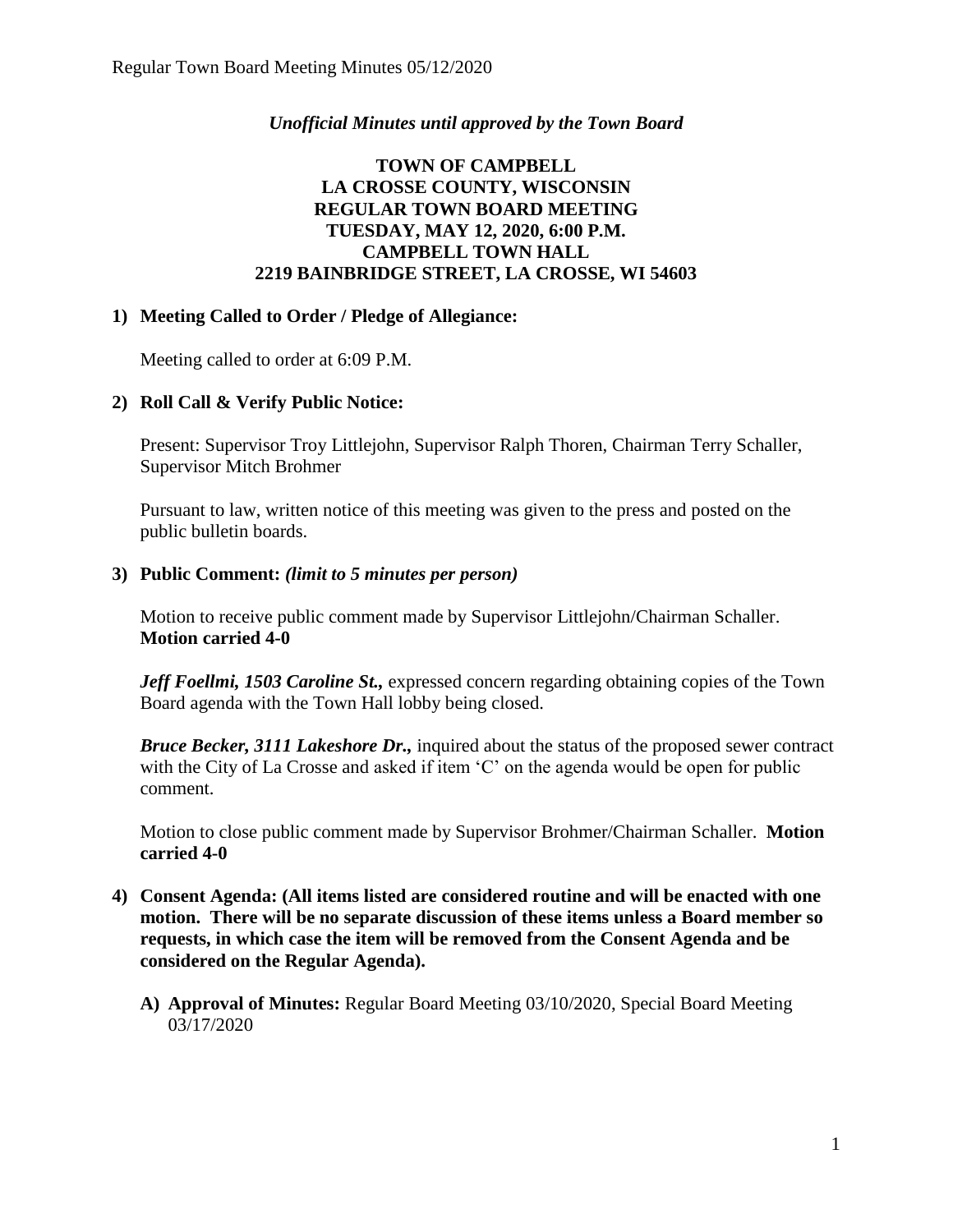- **B) Plan Commission Meeting Recommendations:** Adam Etrheim, Shenanigans of Wisconsin, LLC, 2100 Dawson Ave., request for a sign permit variance. *(Recommendation to Approve)*
- **C) Payment of Bills:**

Motion to approve the Consent Agenda made by Supervisor Brohmer/Chairman Schaller. **Motion carried 4-0** 

# **5) Business:**

**A.** Request for proposals for I.T. audit services, hardware and software updates, and managed service. (Held Over)

Chris Sanders, MCS Networks, spoke regarding the quote that was originally presented in February. He noted that some of the prices may have changed because of a delay in the timeline of the project. There was some discussion about the hardware that was moved into the Police Department and DOJ security requirements. Several board members expressed concerns regarding using reserve funds to pay for the project. Supervisor Thoren asked Mr. Sanders if they would be willing to present a new quote once they receive more information about the equipment that was moved. He also questioned whether MCS would be willing to bill the Town for the subsequent audit should they choose not to move forward with the project. Mr. Sanders stated that he would have to check with Mike Howe from MCS and get back to the Board.

Motion to carry this item over made by Supervisor Littlejohn/Chairman Schaller. **Motion carried 3-1. Supervisor Brohmer voted "no"**

**B)** Discussion and possible action regarding purchasing procedures. (Held Over)

Chairman Schaller presented the purchasing policy that was discussed at the March 17 meeting. The new procedure adds the maintenance foreman and fire chief as authorized purchasers and any unbudgeted purchases over \$2,000 require prior Town Board approval.

Motion to approve the purchasing procedures made by Supervisor Brohmer/Supervisor Thoren. **Motion carried 4-0**

**C)** Francis Schelfhout, Wisconsin Department of Transportation, to discuss the Bainbridge Pedestrian Bridge project.

Mr. Schelfhout attended the meeting by speakerphone. He presented several design alternatives to the pedestrian bridge project including: replacement of the deck, a completely new structure located to the west, a rehabbed structure with ADA compliant approaches, and added sidewalks to the County B and County BW bridges.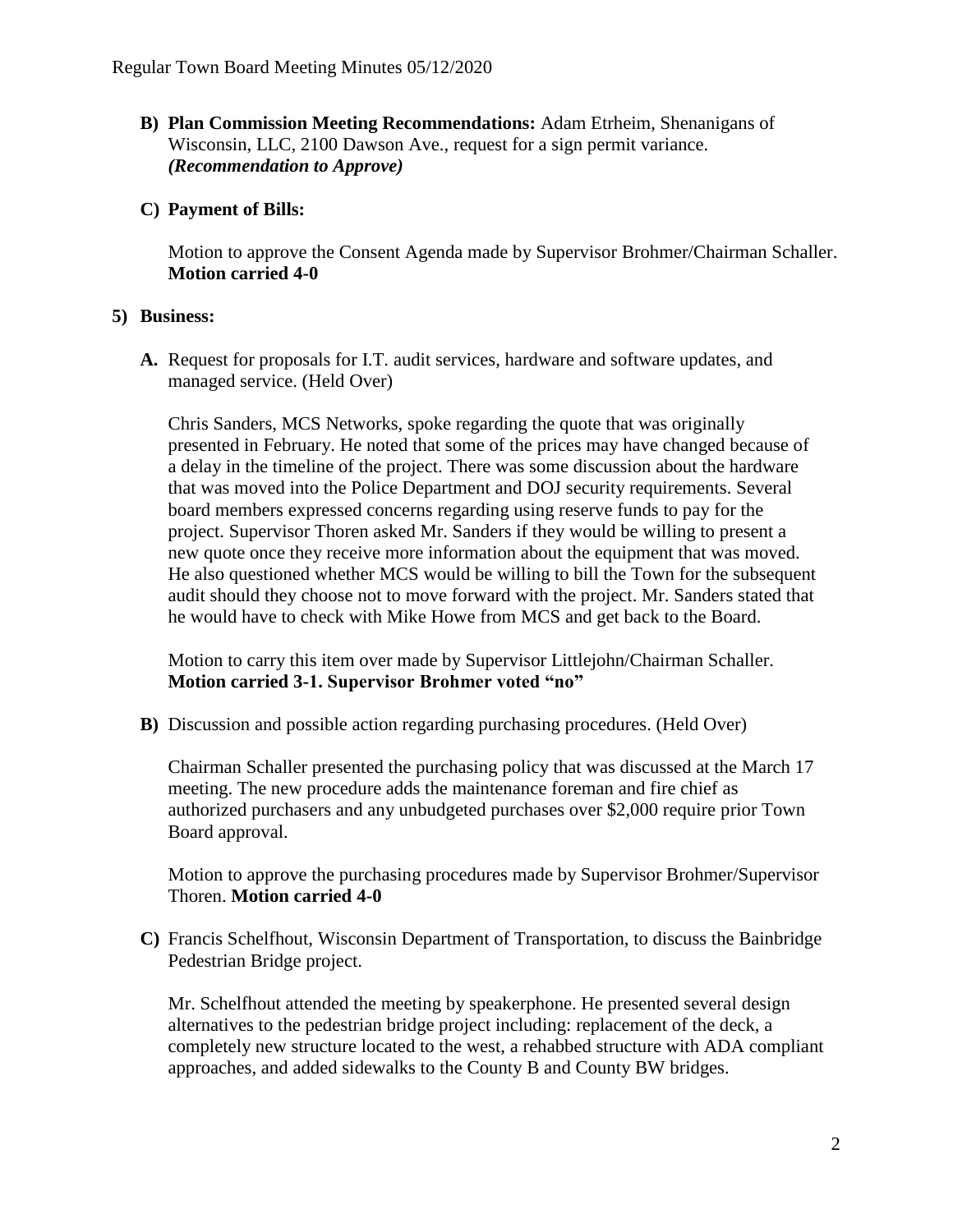Chairman Schaller asked Mr. Schelfhout about the cost sharing associated with the deck replacement. Mr. Schelfhout explained that the State would be responsible for the construction costs with the Town being responsible for the lighting costs, approximately \$45,000.

Supervisor Brohmer asked about the timetable. Mr. Schelfhout stated the project is currently slated for construction in 2023. He also stated the timetable may depend on the type of improvement done and the project is also tied to other interstate projects.

Chairman Schaller stated that the Town would send the draft agreement to the Town Attorney for review and the Board would have this item on the next Town Board agenda.

**D)** Request for an annual shoreland burning permit, Denise Roellich, 1357 Nakomis Ave.

Motion to approve an annual shoreland burning permit for Denise Roellich, 1357 Nakomis Ave. made by Supervisor Brohmer/Chairman Schaller. **Motion carried 4-0** 

**E)** Resolution #2020-2 Authorizing the waiver of interest and penalties on property tax payment installments due on or after April 1, 2020.

Clerk Hanan explained that she had been contacted by the La Crosse County Treasurer asking the Town Board to consider passing a resolution to waive interest and penalties on property tax payments due after April 1. In order for the County to waive interest and penalties, state law requires the municipality to pass a similar resolution. The waiver will have no financial impact on the Town and the August tax settlement date with the County will not change.

Motion to approve Resolution #2020-2 made by Supervisor Littlejohn/Chairman Schaller. **Motion carried 4-0**

**F)** Appointment of two Planning Commission members for terms to expire April 30, 2023.

Motion to reappoint Al Macha and Mitch Brohmer to the Planning Commission made by Supervisor Thoren/Chairman Schaller. **Motion carried 4-0**

**G)** Appointment of a Board of Adjustment member for a term to expire April 30, 2023.

Motion to reappoint Travis Suiter to the Board of Adjustment made by Supervisor Littlejohn/Chairman Schaller. **Motion carried 4-0**

**H)** Appointment of Town Board Supervisor #2 Health, Education, and Welfare for a term to expire April 19, 2022.

Motion to appoint Lee Donahue as Town Board Supervisor #2 made by Supervisor Littlejohn/Supervisor Thoren. **Motion carried 5-0 (***Pursuant to Wisconsin State Statutes 17.25, Clerk Hanan voted on this appointment)*